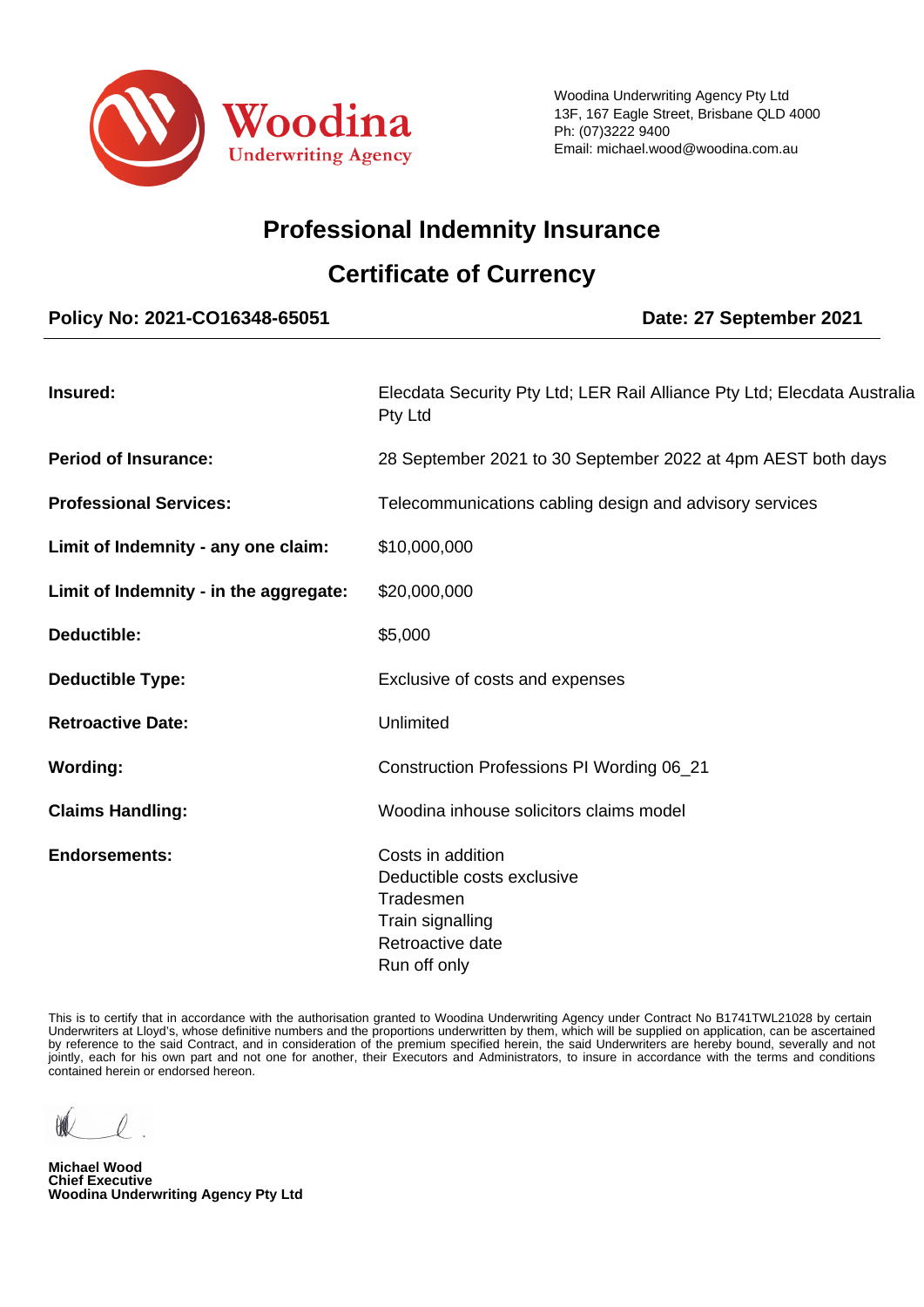# **Endorsements to Policy No. 2021-CO16348-65051**

#### **Costs in addition**

Notwithstanding Clause 7.8, 8.8 or 9.8 (**Limit of Indemnity**), the **Insurer** agrees under this extension that, in addition to the **Limit of Indemnity**, the **Insurer** will pay the **Costs and Expenses** of any **Claim** which is the subject of indemnity under this **Policy** provided that;

a) the amount of such **Costs and Expenses** is capped at the **Limit of Indemnity**;

b) where the **Insured's** liability exceeds the available **Limit of Indemnity**, the **Insurer** shall only pay such proportion of **Costs and Expenses** as the available **Limit of Indemnity** bears to the **Insured's** liability;

c) where the amount the **Insurer** has paid or incurred as **Costs and Expenses** exceeds the share that the **Insurer** is obliged to pay under Clause 2.2, the **Insured** shall upon demand pay to the **Insurer** the excess amount. Alternatively, the **Insurer** may deduct the excess amount from any entitlements the **Insured** might have at any time under this **Policy**.

#### **Deductible costs exclusive**

The relevant clause under General Conditions entitled **Deductible** (7.4, 8.4 or 9.4) is amended so that the provision regarding the **Deductible** being exclusive of **Costs and Expenses** is to read as follows;

Where the **Deductible** is specified to be exclusive of **Costs and Expenses**, the **Deductible** shall not apply to the **Costs and Expenses** to the extent that such **Costs and Expenses** are the cost of time spent by the inhouse solicitors, claims managers and administrative staff of Woodina Law, acting on **Our** behalf.

## **Tradesmen**

Exclusion 6.3 i) of the **Policy** is amended by adding the words "unless arising directly out of the provision of the **Professional Services**".

## **Train signalling**

Notwithstanding any other clauses in the **Policy**, **We** shall not be liable under this **Policy** to provide indemnity in respect of any **Claim** against the **Insured** for consequential loss (such as loss of profits, loss of earnings or liquidated damages payable) or **Bodily Injury** or **Property Damage** arising from work undertaken by the **Insured** in respect of railway traffic signalling or rail tracks.

## **Retroactive date**

It is hereby declared and agreed that the Retroactive Date for Elecdata Australia Pty Limited as Trustee For Elecdata Australia Unit Trust; and Elecdata Security Pty Ltd is unlimited.

## **Run off only**

**We** shall not be liable under this **Policy** to provide indemnity in respect of any **Claim** arising from work undertaken by